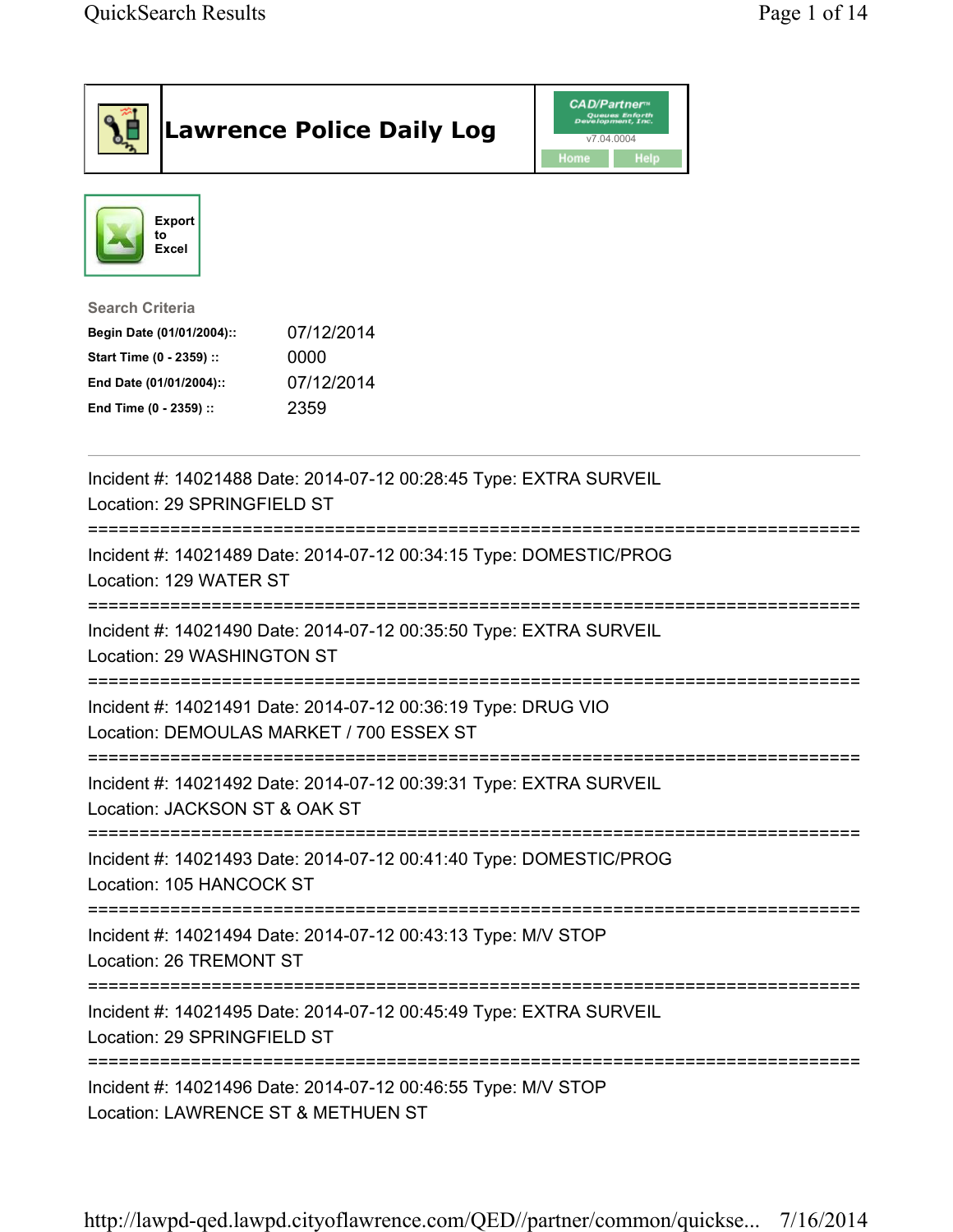| Incident #: 14021497 Date: 2014-07-12 00:47:49 Type: NOISE ORD<br>Location: 11 LEONARD AV                                                 |
|-------------------------------------------------------------------------------------------------------------------------------------------|
| Incident #: 14021498 Date: 2014-07-12 00:54:08 Type: DISTURBANCE<br>Location: LAUREL ST & W LAUREL ST                                     |
| Incident #: 14021499 Date: 2014-07-12 01:32:32 Type: EXTRA SURVEIL<br>Location: 30 WASHINGTON ST<br>===================================== |
| Incident #: 14021501 Date: 2014-07-12 01:54:08 Type: AUTO ACC/UNK PI<br>Location: S UNION ST                                              |
| Incident #: 14021500 Date: 2014-07-12 01:55:20 Type: EXTRA SURVEIL<br>Location: 29 SPRINGFIELD ST                                         |
| ============================<br>Incident #: 14021502 Date: 2014-07-12 01:58:48 Type: EXTRA SURVEIL<br>Location: 29 WASHINGTON ST          |
| Incident #: 14021503 Date: 2014-07-12 02:04:26 Type: DISTURBANCE<br>Location: 181 ARLINGTON ST FL 2<br>:===========                       |
| Incident #: 14021504 Date: 2014-07-12 02:25:21 Type: SHOTS FIRED<br>Location: 11 SUMMER ST<br>-==============================             |
| Incident #: 14021505 Date: 2014-07-12 02:26:56 Type: M/V STOP<br>Location: COMMON ST & HAMPSHIRE ST                                       |
| Incident #: 14021506 Date: 2014-07-12 02:28:29 Type: CK WELL BEING<br>Location: 64 HAWLEY ST                                              |
| Incident #: 14021507 Date: 2014-07-12 02:33:41 Type: SUS PERS/MV<br>Location: 112 MARSTON ST                                              |
| =====================================<br>Incident #: 14021508 Date: 2014-07-12 02:34:29 Type: MV/BLOCKING<br>Location: 180 JACKSON ST     |
| ===============================<br>Incident #: 14021510 Date: 2014-07-12 02:36:56 Type: NOISE ORD<br>Location: 131 BENNINGTON ST          |
| Incident #: 14021509 Date: 2014-07-12 02:37:10 Type: DISTURBANCE<br>$I$ and $I$ and $I$ and $I$ and $I$ and $I$ and $I$ and $I$ are $I$   |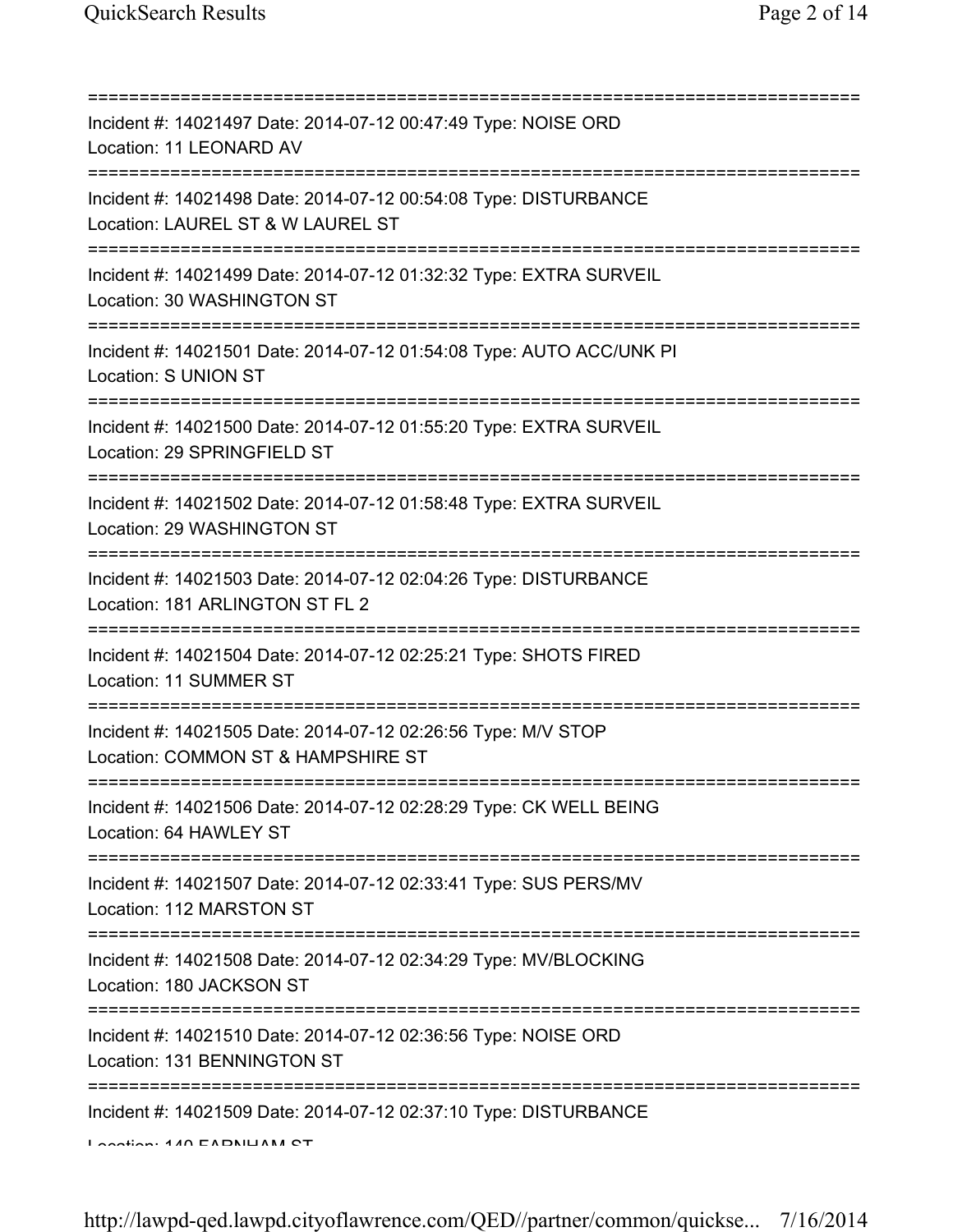| =========<br>Incident #: 14021511 Date: 2014-07-12 02:42:36 Type: AUTO ACC/NO PI<br>Location: 473 ANDOVER ST                    |
|---------------------------------------------------------------------------------------------------------------------------------|
| Incident #: 14021512 Date: 2014-07-12 02:47:05 Type: SUS PERS/MV<br>Location: STAFFORD ST                                       |
| Incident #: 14021513 Date: 2014-07-12 02:50:42 Type: ASSSIT AMBULANC<br>Location: 136 WALNUT ST                                 |
| =====================================<br>Incident #: 14021514 Date: 2014-07-12 02:51:08 Type: FIGHT<br>Location: 21 SAUNDERS ST |
| ;===============================<br>Incident #: 14021515 Date: 2014-07-12 03:02:13 Type: FIGHT<br>Location: 199 BRUCE ST        |
| Incident #: 14021516 Date: 2014-07-12 03:06:46 Type: GANG<br>Location: 136 FERRY ST                                             |
| Incident #: 14021517 Date: 2014-07-12 03:25:22 Type: SHOTS FIRED<br><b>Location: SAUNDERS ST</b>                                |
| ====================<br>Incident #: 14021518 Date: 2014-07-12 03:27:43 Type: EXTRA SURVEIL<br>Location: 29 WASHINGTON ST        |
| Incident #: 14021519 Date: 2014-07-12 03:28:46 Type: LOUD NOISE<br>Location: 148 FARNHAM ST                                     |
| Incident #: 14021520 Date: 2014-07-12 03:31:01 Type: NOISE ORD<br>Location: 43 SPRINGFIELD ST                                   |
| =========================<br>Incident #: 14021521 Date: 2014-07-12 03:32:20 Type: EXTRA SURVEIL<br>Location: 29 SPRINGFIELD ST  |
| Incident #: 14021522 Date: 2014-07-12 03:39:38 Type: DISORDERLY<br>Location: 163 PARK ST                                        |
| Incident #: 14021523 Date: 2014-07-12 03:54:46 Type: SUS PERS/MV<br>Location: 23 DURANT ST                                      |
| Incident #: 14021524 Date: 2014-07-12 03:57:14 Type: HIT & RUN M/V                                                              |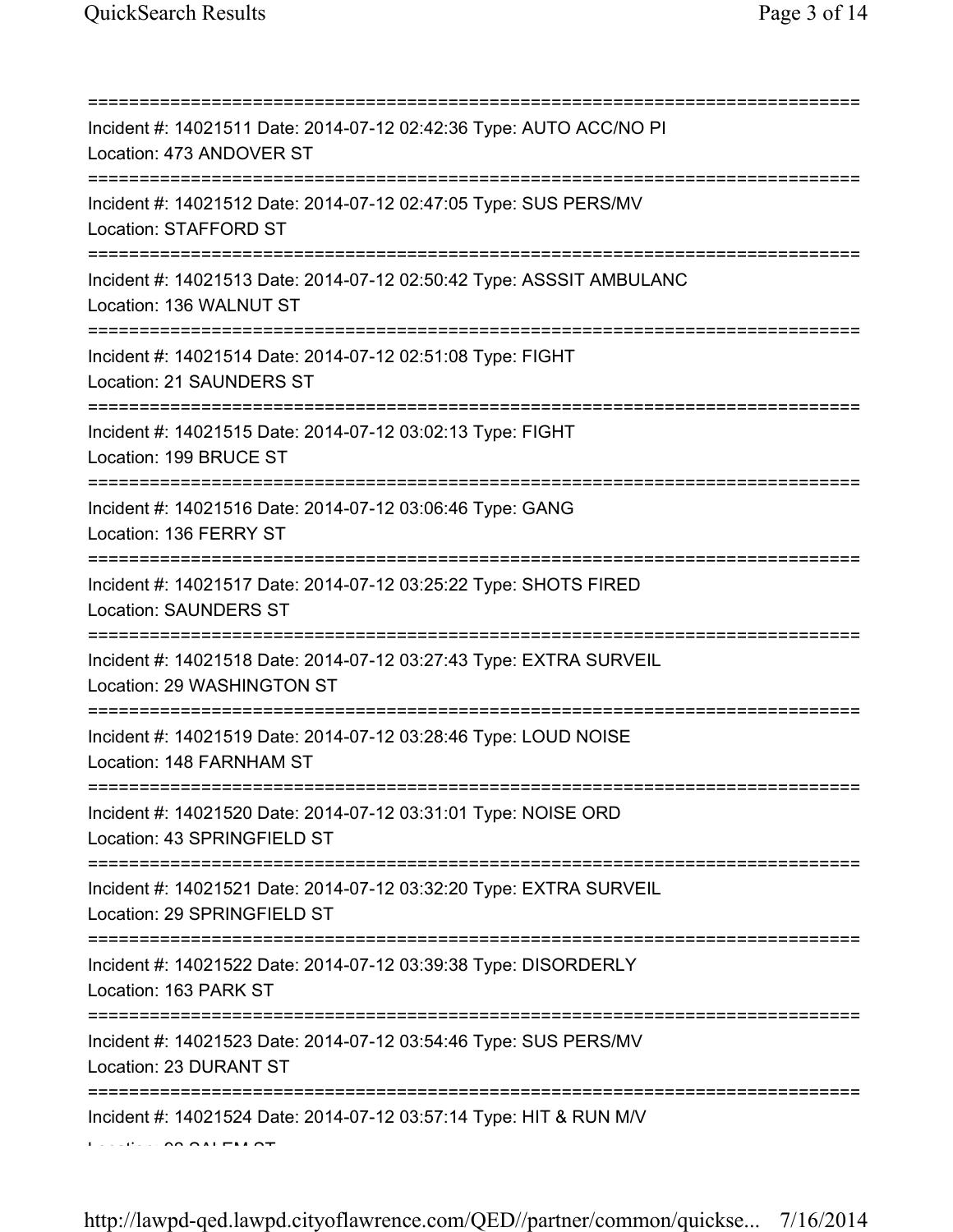=========================================================================== Incident #: 14021525 Date: 2014-07-12 03:58:45 Type: A&B PAST Location: HOLY FAMILY HOSPITAL / null =========================================================================== Incident #: 14021526 Date: 2014-07-12 05:14:01 Type: ALARMS Location: 261 COMMON ST =========================================================================== Incident #: 14021527 Date: 2014-07-12 05:15:12 Type: SUS PERS/MV Location: 14 BERNARD AV =========================================================================== Incident #: 14021528 Date: 2014-07-12 05:29:34 Type: SUS PERS/MV Location: BROADWAY =========================================================================== Incident #: 14021529 Date: 2014-07-12 05:43:54 Type: PROWLER Location: 304 HOWARD ST =========================================================================== Incident #: 14021530 Date: 2014-07-12 05:44:12 Type: ALARMS Location: AGUIAR RESIDENCE / 115 BENNINGTON ST =========================================================================== Incident #: 14021531 Date: 2014-07-12 05:45:40 Type: DISORDERLY Location: BROADWAY & ESSEX ST =========================================================================== Incident #: 14021532 Date: 2014-07-12 06:07:25 Type: MAL DAMAGE Location: 599 ANDOVER ST =========================================================================== Incident #: 14021533 Date: 2014-07-12 06:50:30 Type: STOL/MV/PAS Location: 102 BEACON AV =========================================================================== Incident #: 14021534 Date: 2014-07-12 07:05:34 Type: ALARMS Location: 258 E HAVERHILL ST =========================================================================== Incident #: 14021535 Date: 2014-07-12 07:20:39 Type: LOUD NOISE Location: 136 WILLOW ST =========================================================================== Incident #: 14021536 Date: 2014-07-12 07:30:08 Type: SUS PERS/MV Location: EVERETT ST & EATON ST =========================================================================== Incident #: 14021537 Date: 2014-07-12 07:32:06 Type: EXTRA SURVEIL Location: 29 WASHINGTON ST =========================================================================== Incident #: 14021538 Date: 2014-07-12 07:39:23 Type: ALARMS Location: MERRIMACK VALLEY CREDIT UNION / 500 MERRIMACK ST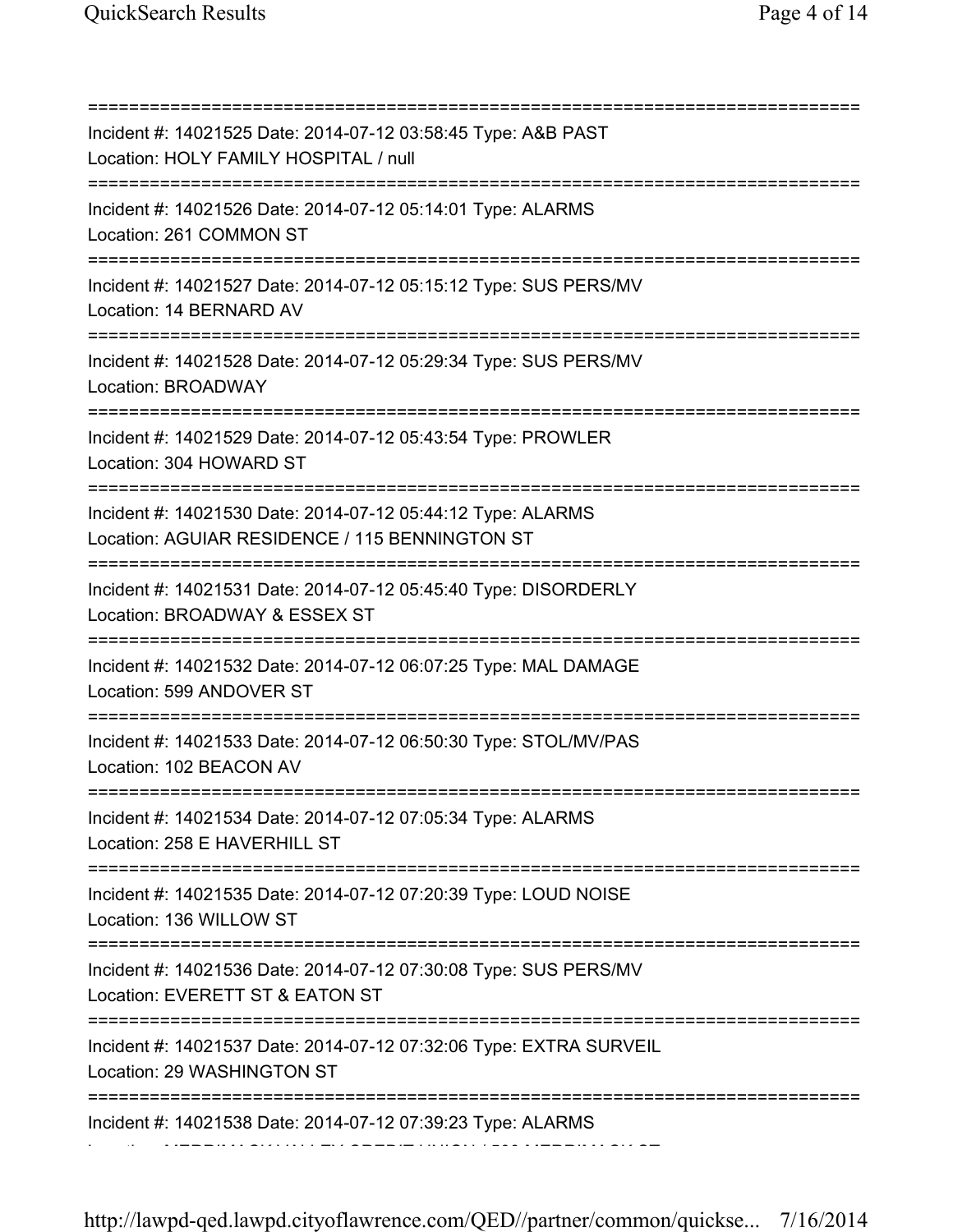=========================================================================== Incident #: 14021539 Date: 2014-07-12 07:51:59 Type: EXTRA SURVEIL Location: 30 SPRINGFIELD ST =========================================================================== Incident #: 14021540 Date: 2014-07-12 07:58:49 Type: M/V STOP Location: BEACON ST & MT VERNON ST =========================================================================== Incident #: 14021541 Date: 2014-07-12 08:02:07 Type: ASSSIT AMBULANC Location: 661 ESSEX ST #15 =========================================================================== Incident #: 14021542 Date: 2014-07-12 08:33:40 Type: M/V STOP Location: 63 GREENWOOD ST =========================================================================== Incident #: 14021543 Date: 2014-07-12 08:37:53 Type: MV/BLOCKING Location: 80 BAILEY ST =========================================================================== Incident #: 14021544 Date: 2014-07-12 08:38:34 Type: ALARMS Location: 280 MERRIMACK ST =========================================================================== Incident #: 14021545 Date: 2014-07-12 09:33:55 Type: CK WELL BEING Location: VALEBROOK APARTMENTS / 11 SUMMER ST #APT305 =========================================================================== Incident #: 14021546 Date: 2014-07-12 09:39:05 Type: 209A/SERVE Location: 27 ROBINSON CT #2 =========================================================================== Incident #: 14021547 Date: 2014-07-12 09:41:47 Type: SPECIAL CHECK Location: SPRINGFIELD ST =========================================================================== Incident #: 14021548 Date: 2014-07-12 09:47:01 Type: 209A/SERVE Location: 138 S UNION ST =========================================================================== Incident #: 14021549 Date: 2014-07-12 09:48:12 Type: 209A/SERVE Location: 81 HAVERHILL ST =========================================================================== Incident #: 14021550 Date: 2014-07-12 09:49:10 Type: 209A/SERVE Location: 286 FARNHAM ST =========================================================================== Incident #: 14021551 Date: 2014-07-12 09:53:26 Type: M/V STOP Location: ABBOTT ST & PHILLIPS ST =========================================================================== Incident #: 14021552 Date: 2014-07-12 09:54:03 Type: 209A/SERVE

http://lawpd-qed.lawpd.cityoflawrence.com/QED//partner/common/quickse... 7/16/2014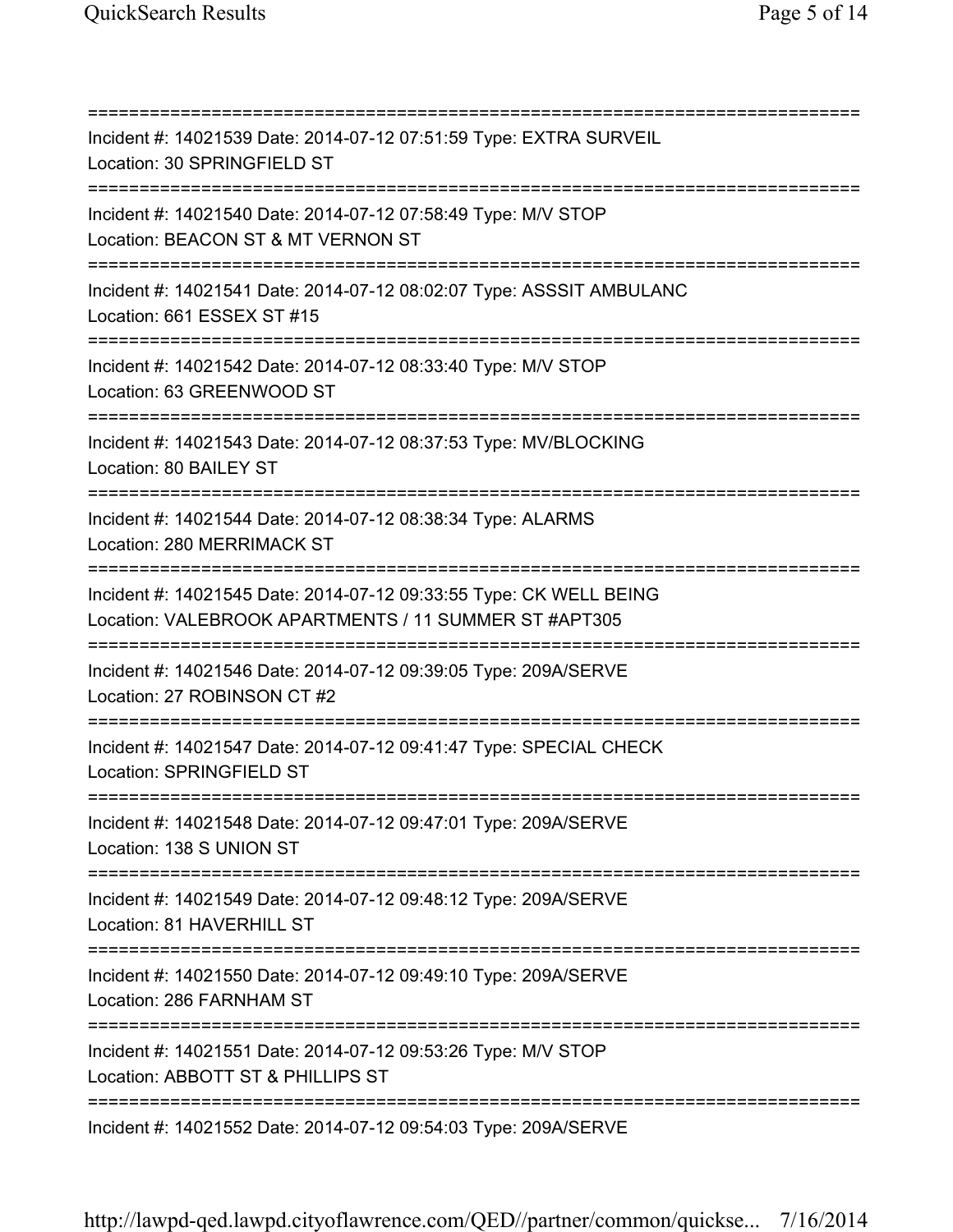=========================================================================== Incident #: 14021553 Date: 2014-07-12 09:59:26 Type: ALARMS Location: 34-36 HIGHLAWN AV =========================================================================== Incident #: 14021554 Date: 2014-07-12 10:04:06 Type: 209A/SERVE Location: 9 SUMMIT AV =========================================================================== Incident #: 14021555 Date: 2014-07-12 10:06:32 Type: SPECIAL CHECK Location: 29 WASHINGTON ST =========================================================================== Incident #: 14021556 Date: 2014-07-12 10:11:03 Type: 209A/SERVE Location: 155 BOXFORD ST =========================================================================== Incident #: 14021557 Date: 2014-07-12 10:13:22 Type: DISTURBANCE Location: 20 MARLBORO ST =========================================================================== Incident #: 14021558 Date: 2014-07-12 10:21:07 Type: MEDIC SUPPORT Location: 129 SARATOGA ST FL 1STFL =========================================================================== Incident #: 14021559 Date: 2014-07-12 10:23:32 Type: 209A/SERVE Location: 1 CHERRY ST =========================================================================== Incident #: 14021561 Date: 2014-07-12 10:29:56 Type: TRESPASSING Location: 190 BRUCE ST =========================================================================== Incident #: 14021560 Date: 2014-07-12 10:30:44 Type: 209A/SERVE Location: 370 LOWELL ST =========================================================================== Incident #: 14021562 Date: 2014-07-12 10:31:09 Type: INVESTIGATION Location: 15 WASHINGTON ST =========================================================================== Incident #: 14021564 Date: 2014-07-12 10:37:28 Type: 209A/SERVE Location: 71 BODWELL ST =========================================================================== Incident #: 14021563 Date: 2014-07-12 10:39:22 Type: LOST PERSON Location: 32 LAWRENCE ST =========================================================================== Incident #: 14021565 Date: 2014-07-12 10:50:31 Type: RECOV/STOL/MV Location: 342 LOWELL ST =========================================================================== Incident #: 14021566 Date: 2014-07-12 10:52:16 Type: 209A/SERVE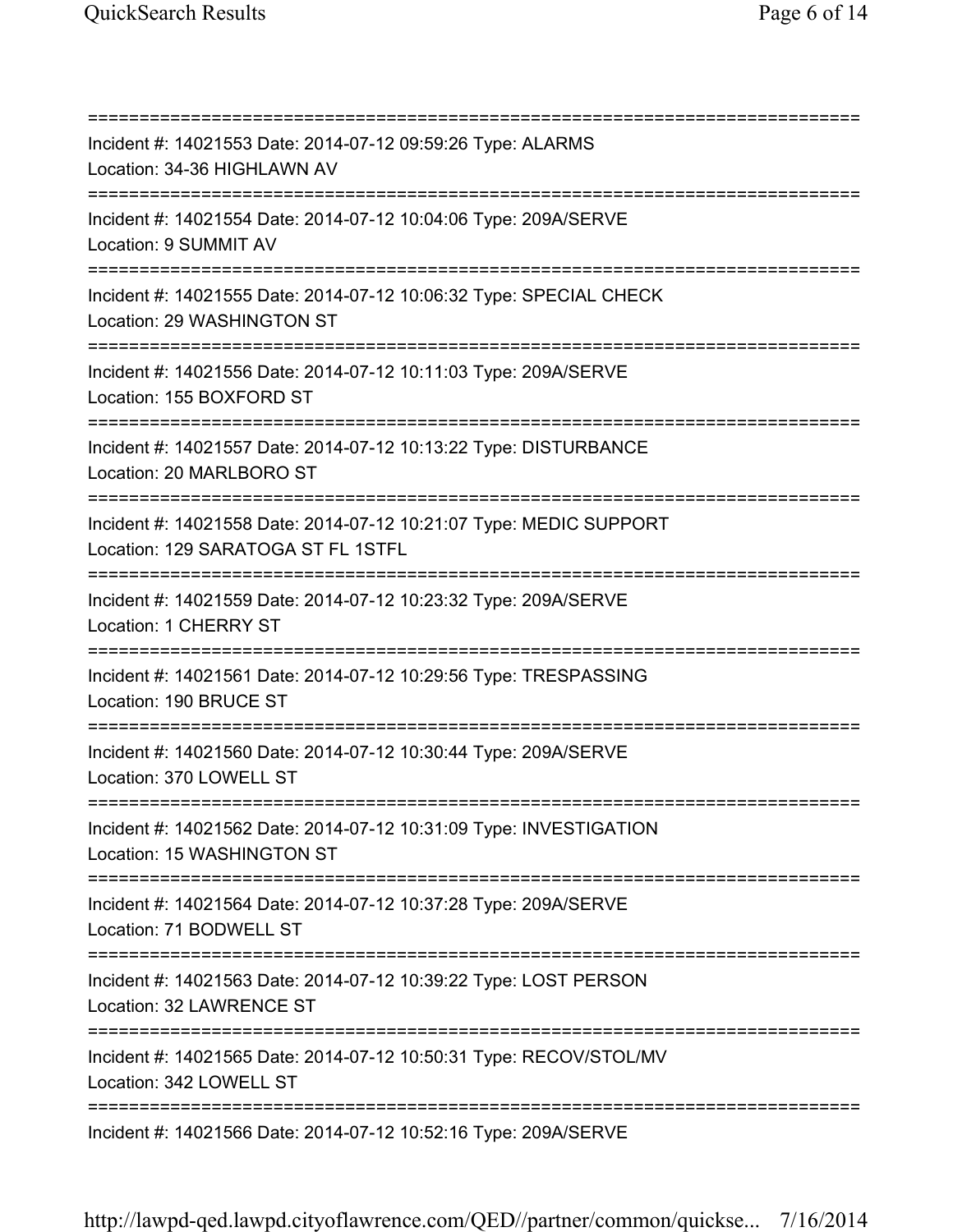| Location: 248 BROADWAY                                                                                                |
|-----------------------------------------------------------------------------------------------------------------------|
| Incident #: 14021567 Date: 2014-07-12 10:55:01 Type: 209A/SERVE<br>Location: 230 WATER ST                             |
| Incident #: 14021568 Date: 2014-07-12 11:10:15 Type: 209A/SERVE<br>Location: 32 LAWRENCE ST<br>====================== |
| Incident #: 14021569 Date: 2014-07-12 11:11:53 Type: 209A/SERVE<br>Location: 52 NEWBURY ST                            |
| Incident #: 14021570 Date: 2014-07-12 11:14:09 Type: HIT & RUN M/V<br>Location: 107 MARGIN ST                         |
| Incident #: 14021571 Date: 2014-07-12 11:53:58 Type: ALARM/HOLD<br>Location: BEAULIEAU RESD / 51 HOFFMAN AV           |
| Incident #: 14021572 Date: 2014-07-12 12:14:27 Type: M/V STOP<br>Location: ARLINGTON ST & BROADWAY                    |
| Incident #: 14021573 Date: 2014-07-12 12:16:26 Type: AUTO ACC/NO PI<br>Location: ANDOVER ST & S BROADWAY              |
| Incident #: 14021574 Date: 2014-07-12 12:18:55 Type: UNWANTEDGUEST<br>Location: 112 WATER ST FL 3RDFL                 |
| Incident #: 14021575 Date: 2014-07-12 12:19:42 Type: ALARMS<br>Location: 35 KENDALL ST                                |
| Incident #: 14021576 Date: 2014-07-12 12:26:26 Type: M/V STOP<br>Location: 100 WINTHROP AV                            |
| Incident #: 14021577 Date: 2014-07-12 12:39:58 Type: M/V STOP<br>Location: GRAFTON ST & WINTHROP AV                   |
| Incident #: 14021578 Date: 2014-07-12 12:42:26 Type: M/V STOP<br>Location: BOXFORD ST & WINTHROP AV                   |
| Incident #: 14021581 Date: 2014-07-12 12:45:36 Type: HIT & RUN M/V<br>Location: HAVERHILL ST & JACKSON ST             |
| <u>Indident #: 11001570 Deta: 0011 07 10 10:10:07 Tune: AOD DDOO</u>                                                  |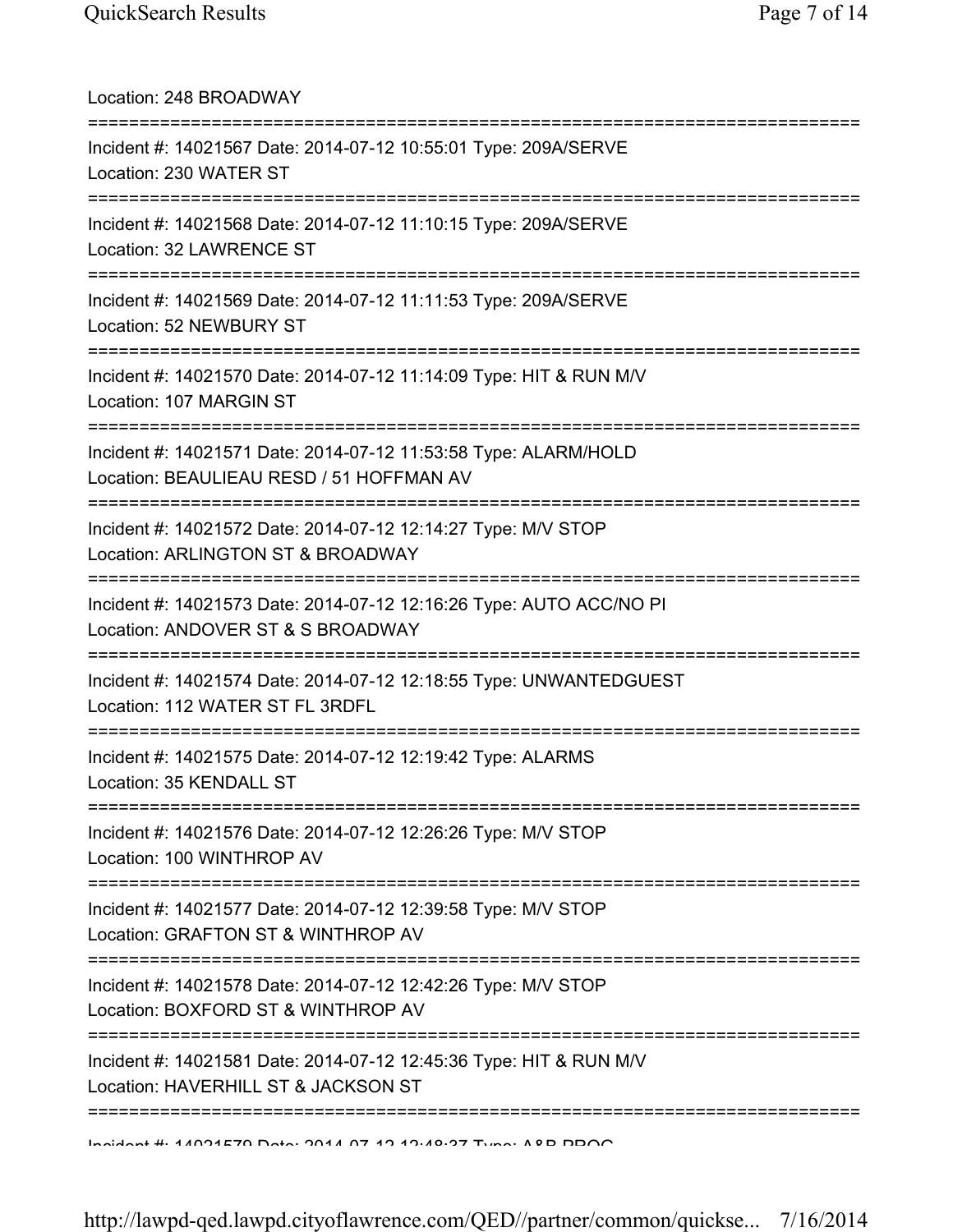Location: 5 JACKSON CT =========================================================================== Incident #: 14021580 Date: 2014-07-12 12:49:34 Type: 209A/SERVE Location: 248 BROADWAY =========================================================================== Incident #: 14021582 Date: 2014-07-12 13:06:30 Type: STOL/MV/PAS Location: BELLVUE =========================================================================== Incident #: 14021583 Date: 2014-07-12 13:14:36 Type: MAL DAMAGE Location: 35 SHAW ST =========================================================================== Incident #: 14021584 Date: 2014-07-12 13:27:15 Type: ALARM/BURG Location: JACKSON LUMBER CO. / 215 MARKET ST =========================================================================== Incident #: 14021585 Date: 2014-07-12 13:35:28 Type: STOL/MV/PAS Location: 950 ESSEX ST =========================================================================== Incident #: 14021586 Date: 2014-07-12 13:36:35 Type: B&E/MV/PAST Location: 38 DARTMOUTH ST =========================================================================== Incident #: 14021587 Date: 2014-07-12 13:40:10 Type: HIT & RUN M/V Location: HAVERHILL ST & JACKSON ST =========================================================================== Incident #: 14021588 Date: 2014-07-12 14:19:02 Type: DISTURBANCE Location: 374 S UNION ST =========================================================================== Incident #: 14021590 Date: 2014-07-12 14:33:01 Type: LIC PLATE STO Location: 2 INMAN ST =========================================================================== Incident #: 14021589 Date: 2014-07-12 14:33:30 Type: CK WELL BEING Location: 8 DAISY ST =========================================================================== Incident #: 14021591 Date: 2014-07-12 14:52:32 Type: SPECIAL CHECK Location: 224 FARNHAM ST =========================================================================== Incident #: 14021592 Date: 2014-07-12 14:57:02 Type: RECOV/STOL/MV Location: 82 TREMONT ST =========================================================================== Incident #: 14021593 Date: 2014-07-12 15:15:17 Type: SPECIAL CHECK Location: 19 SPRINGFIELD ST ===========================================================================  $10.41004594$  Define  $2044.07$  40.45.07.40 Type: ALARM/BURG

http://lawpd-qed.lawpd.cityoflawrence.com/QED//partner/common/quickse... 7/16/2014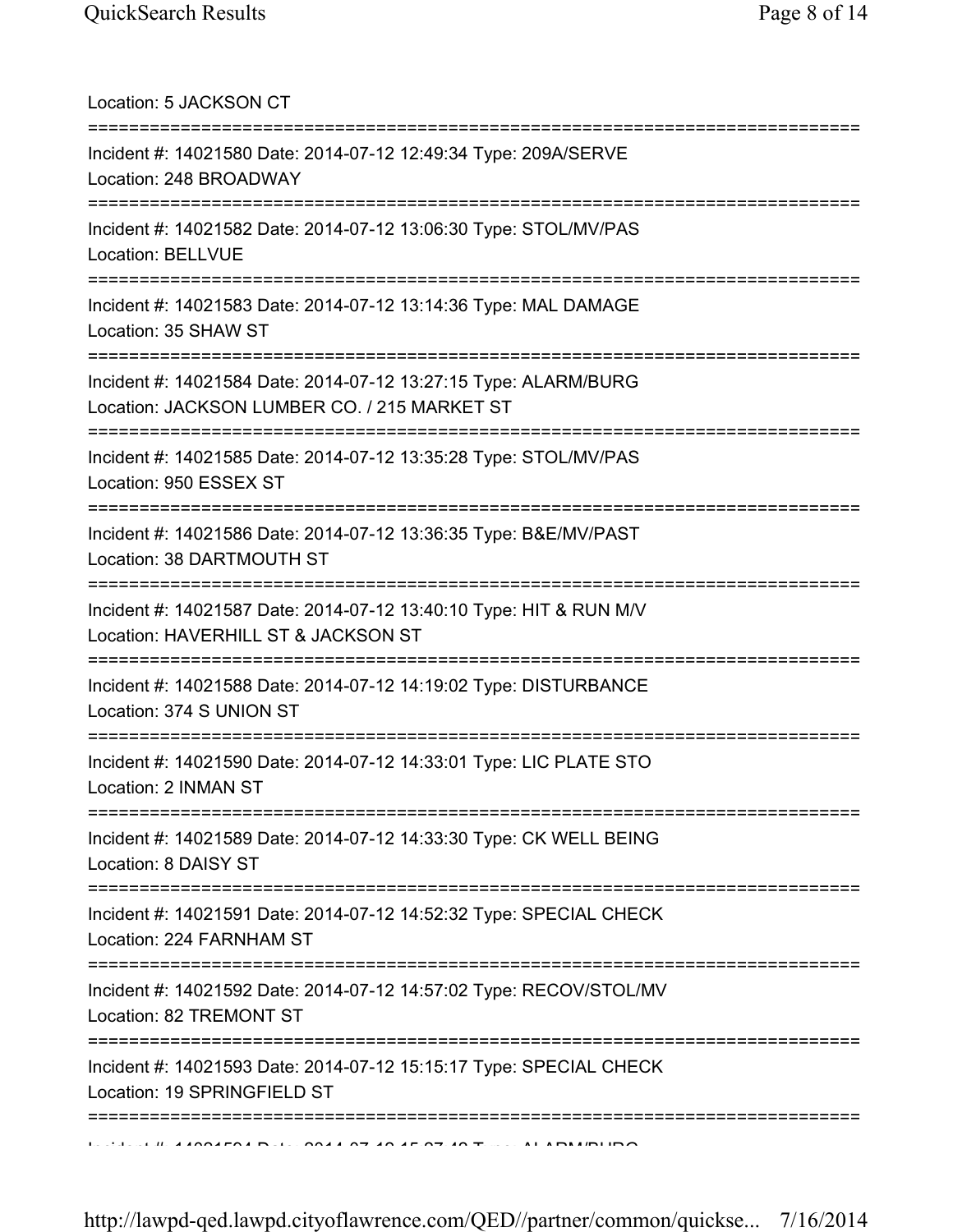| Location: CUEVAS RESD / 118 GENESEE ST<br>======================================                                                                           |
|------------------------------------------------------------------------------------------------------------------------------------------------------------|
| Incident #: 14021595 Date: 2014-07-12 15:31:59 Type: SUS PERS/MV<br>Location: 106 SUNSET AV                                                                |
| Incident #: 14021596 Date: 2014-07-12 15:42:59 Type: ALARMS<br>Location: 23 LEONARD AV                                                                     |
| Incident #: 14021597 Date: 2014-07-12 15:59:03 Type: AUTO ACC/NO PI<br>Location: 3 BERKELEY CT                                                             |
| Incident #: 14021598 Date: 2014-07-12 16:01:41 Type: ROBBERY PROG<br>Location: 197 ESSEX ST                                                                |
| Incident #: 14021599 Date: 2014-07-12 16:24:50 Type: ASSSIT OTHER PD<br>Location: 140 BAILEY ST                                                            |
| Incident #: 14021600 Date: 2014-07-12 16:36:05 Type: MV/BLOCKING<br>Location: 138 SANBORN ST                                                               |
| Incident #: 14021601 Date: 2014-07-12 16:52:34 Type: NOISE ORD<br>Location: 25 WARWICK ST                                                                  |
| Incident #: 14021602 Date: 2014-07-12 17:11:12 Type: NOISE ORD<br>Location: 212 SARATOGA ST                                                                |
| Incident #: 14021603 Date: 2014-07-12 17:15:55 Type: DOMESTIC/PROG<br>Location: 73 SALEM ST FL 1ST                                                         |
| Incident #: 14021604 Date: 2014-07-12 17:24:25 Type: PARK & WALK<br>Location: WASHINGTON ST                                                                |
| ------------<br>Incident #: 14021605 Date: 2014-07-12 17:25:08 Type: ANIMAL COMPL<br>Location: CLADDAGH PUB / 399 CANAL ST<br>============================ |
| Incident #: 14021606 Date: 2014-07-12 17:36:02 Type: EXTRA SURVEIL<br>Location: JACKSON ST & OAK ST                                                        |
| Incident #: 14021607 Date: 2014-07-12 17:47:07 Type: THREATS<br>Location: 99 UNION ST                                                                      |
|                                                                                                                                                            |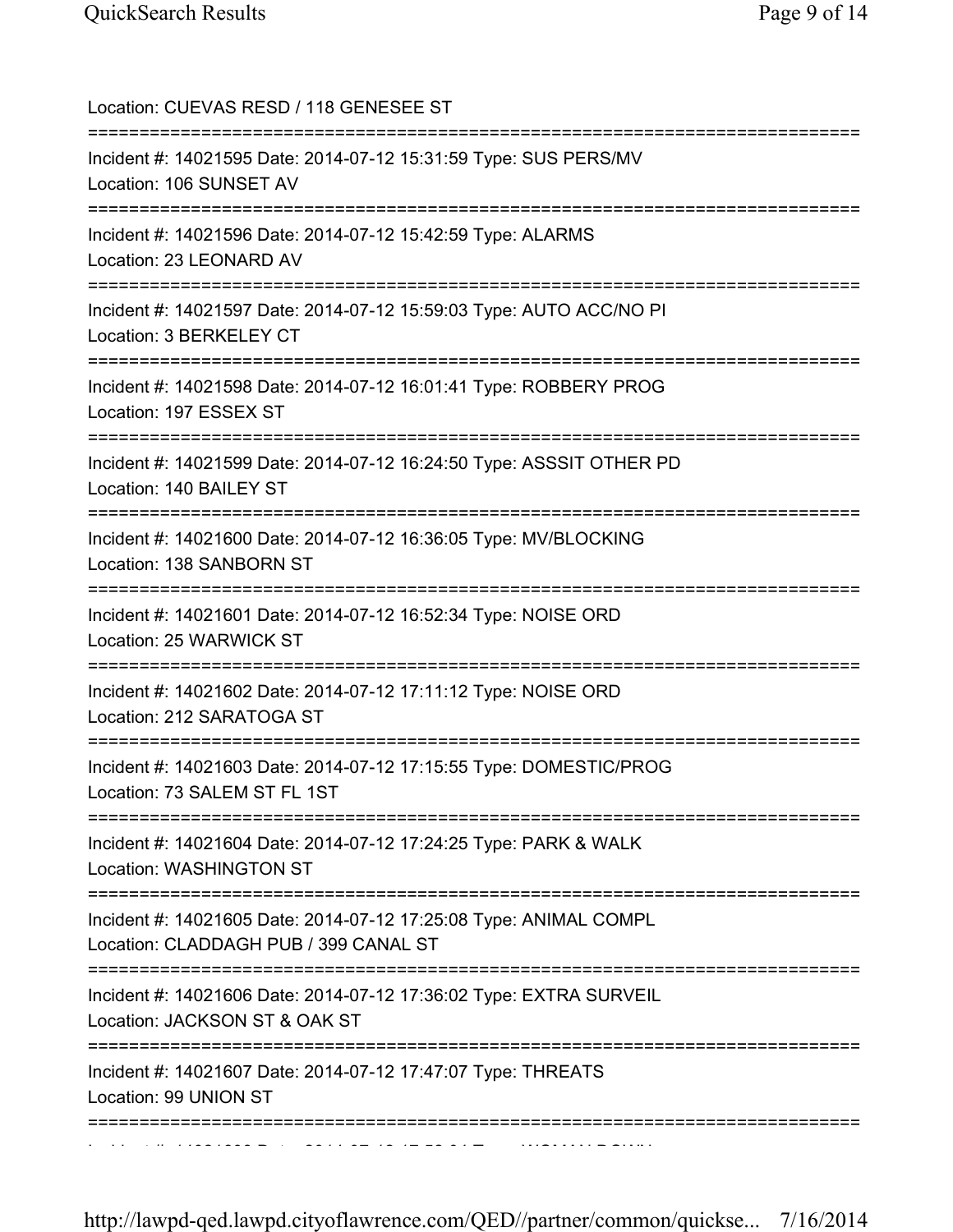Location: WALGREENS / 220 S BROADWAY =========================================================================== Incident #: 14021609 Date: 2014-07-12 17:53:22 Type: UNWANTEDGUEST Location: SUPER LIQUOR / 35 S BROADWAY =========================================================================== Incident #: 14021610 Date: 2014-07-12 18:07:05 Type: NOISE ORD Location: 160 BERKELEY ST =========================================================================== Incident #: 14021611 Date: 2014-07-12 18:22:29 Type: ROBBERY UNARM Location: 11 GREEN ST #7 =========================================================================== Incident #: 14021612 Date: 2014-07-12 18:32:23 Type: NOISE ORD Location: 25 KENDALL ST =========================================================================== Incident #: 14021613 Date: 2014-07-12 18:48:32 Type: NOISE ORD Location: 160 OLIVE AV =========================================================================== Incident #: 14021614 Date: 2014-07-12 18:53:38 Type: SPECIAL CHECK Location: WASHINGTON ST =========================================================================== Incident #: 14021615 Date: 2014-07-12 19:01:09 Type: NOISE ORD Location: 17 PLATT ST =========================================================================== Incident #: 14021616 Date: 2014-07-12 19:04:28 Type: EXTRA SURVEIL Location: JACKSON ST & OAK ST =========================================================================== Incident #: 14021617 Date: 2014-07-12 19:15:39 Type: NOISE ORD Location: 33 SHAW ST =========================================================================== Incident #: 14021618 Date: 2014-07-12 19:18:15 Type: NOISE ORD Location: AVON ST & E HAVERHILL ST =========================================================================== Incident #: 14021619 Date: 2014-07-12 19:25:12 Type: NOISE ORD Location: 93 AMES ST =========================================================================== Incident #: 14021620 Date: 2014-07-12 19:27:01 Type: NOISE ORD Location: BOAT RAMP =========================================================================== Incident #: 14021621 Date: 2014-07-12 19:33:53 Type: AMBULANCE ASSSI Location: 18 FRANKLIN ST #209 ===========================================================================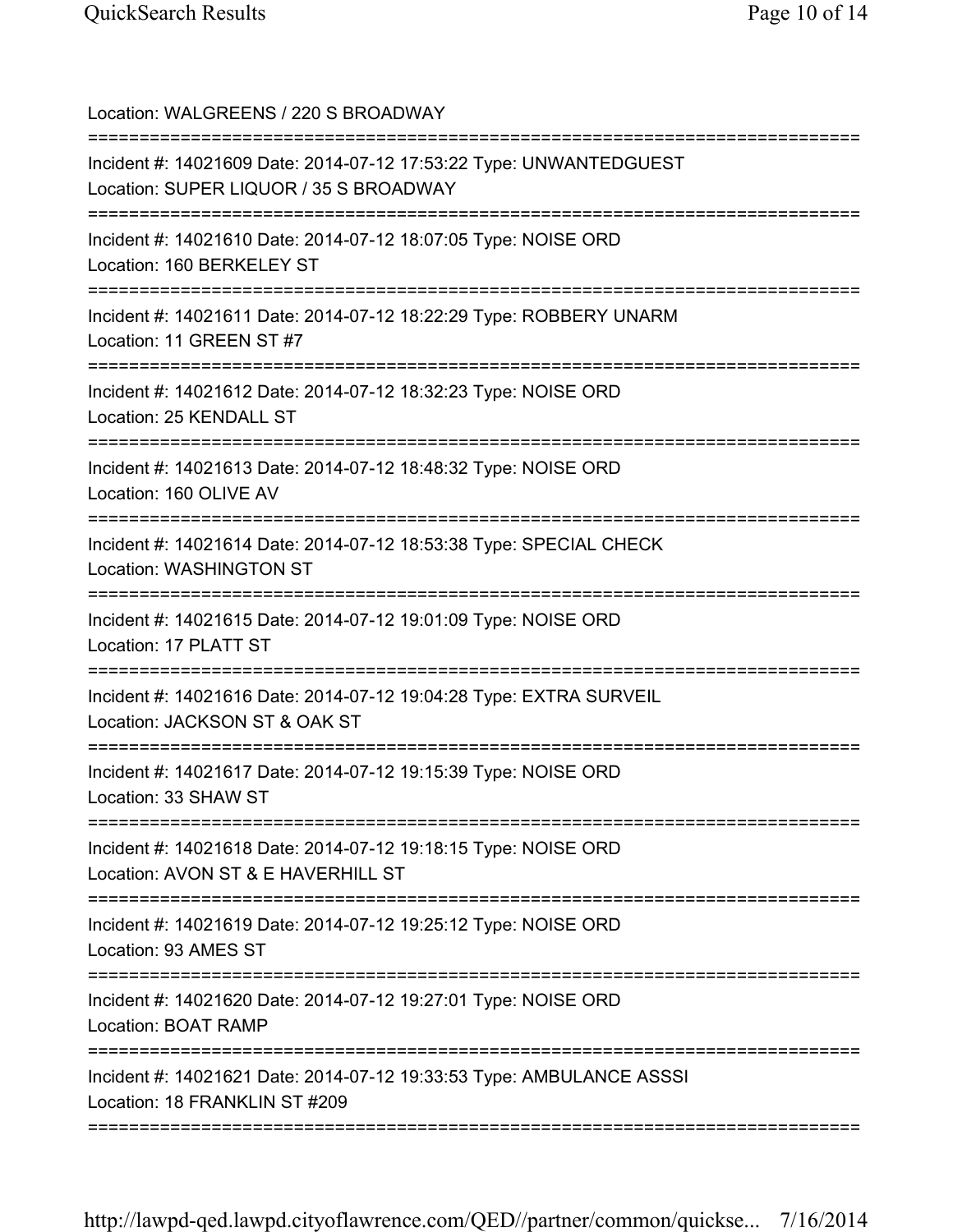Location: ROBINSON CT =========================================================================== Incident #: 14021623 Date: 2014-07-12 19:43:39 Type: MEDIC SUPPORT Location: LAWRENCE MEAT COMPANY / 264 LOWELL ST =========================================================================== Incident #: 14021624 Date: 2014-07-12 19:55:47 Type: DISTURBANCE Location: GO 1 DOLLAR / 73 WINTHROP AV =========================================================================== Incident #: 14021625 Date: 2014-07-12 19:57:29 Type: NOISE ORD Location: 234 FARNHAM ST =========================================================================== Incident #: 14021626 Date: 2014-07-12 20:01:18 Type: DISTURBANCE Location: 628 LOWELL ST =========================================================================== Incident #: 14021627 Date: 2014-07-12 20:13:19 Type: NOISE ORD Location: 127 OLIVE AV =========================================================================== Incident #: 14021629 Date: 2014-07-12 20:13:41 Type: DISTURBANCE Location: BROTHERS PIZZA / 145 LAWRENCE ST =========================================================================== Incident #: 14021628 Date: 2014-07-12 20:14:04 Type: NOISE ORD Location: 245 ERVING AV =========================================================================== Incident #: 14021630 Date: 2014-07-12 20:56:43 Type: ASSSIT AMBULANC Location: 383 HAVERHILL ST FL 3 =========================================================================== Incident #: 14021631 Date: 2014-07-12 21:00:36 Type: ASSSIT AMBULANC Location: 383 HAVERHILL ST #34 =========================================================================== Incident #: 14021632 Date: 2014-07-12 21:01:13 Type: EXTRA SURVEIL Location: JACKSON ST & OAK ST =========================================================================== Incident #: 14021633 Date: 2014-07-12 21:02:13 Type: NOISE ORD Location: 54 MIDLAND ST =========================================================================== Incident #: 14021636 Date: 2014-07-12 21:07:53 Type: NOISE ORD Location: 44 CORNISH ST =========================================================================== Incident #: 14021634 Date: 2014-07-12 21:11:17 Type: FIRE WORKS Location: AMES ST & TEXAS AV ===========================================================================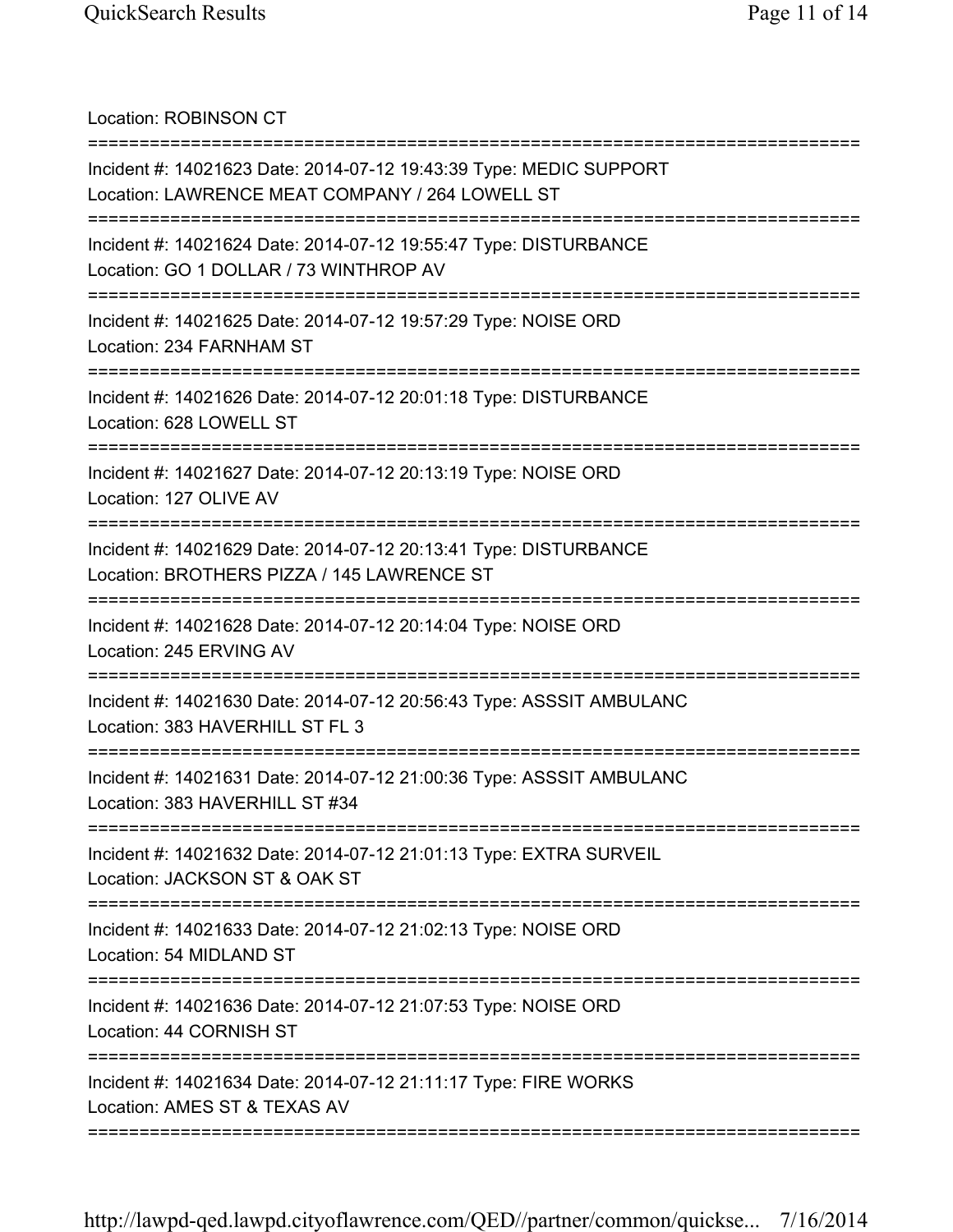| Incident #: 14021635 Date: 2014-07-12 21:11:33 Type: RECOV/STOL/MV<br>Location: 700 ESSEX ST                            |
|-------------------------------------------------------------------------------------------------------------------------|
| Incident #: 14021637 Date: 2014-07-12 21:21:49 Type: NOISE ORD<br>Location: 136 OXFORD ST<br>-----------                |
| Incident #: 14021638 Date: 2014-07-12 21:25:51 Type: NOISE ORD<br>Location: 32 CAMELLA TEOLI WY                         |
| Incident #: 14021640 Date: 2014-07-12 21:43:49 Type: NOISE ORD<br>Location: 45 CLIFTON ST                               |
| Incident #: 14021639 Date: 2014-07-12 21:44:31 Type: FIRE WORKS<br>Location: S UNION ST & SALEM ST                      |
| Incident #: 14021641 Date: 2014-07-12 21:53:57 Type: NOISE ORD<br>Location: 54 SAUNDERS ST<br>------------------------- |
| Incident #: 14021642 Date: 2014-07-12 21:54:50 Type: NOISE ORD<br>Location: 133 WOODLAND ST                             |
| Incident #: 14021643 Date: 2014-07-12 21:59:55 Type: NEIGHBOR PROB<br>Location: 8 GARFIELD ST FL 2ND                    |
| Incident #: 14021644 Date: 2014-07-12 22:01:24 Type: NOISE ORD<br>Location: 32 NELSON ST                                |
| Incident #: 14021645 Date: 2014-07-12 22:03:27 Type: NOISE ORD<br>Location: LOWELL ST & W LOWELL ST                     |
| Incident #: 14021646 Date: 2014-07-12 22:07:04 Type: NOISE ORD<br>Location: 685 ESSEX ST                                |
| Incident #: 14021647 Date: 2014-07-12 22:11:56 Type: SPECIAL CHECK<br>Location: JACKSON ST & OAK ST                     |
| Incident #: 14021648 Date: 2014-07-12 22:15:51 Type: NOISE ORD<br>Location: ARLINGTON ST & EXCHANGE ST                  |
| Incident #: 14021649 Date: 2014-07-12 22:16:02 Type: ALARM/BURG<br>Location: 233 WINTHROP AV                            |

===========================================================================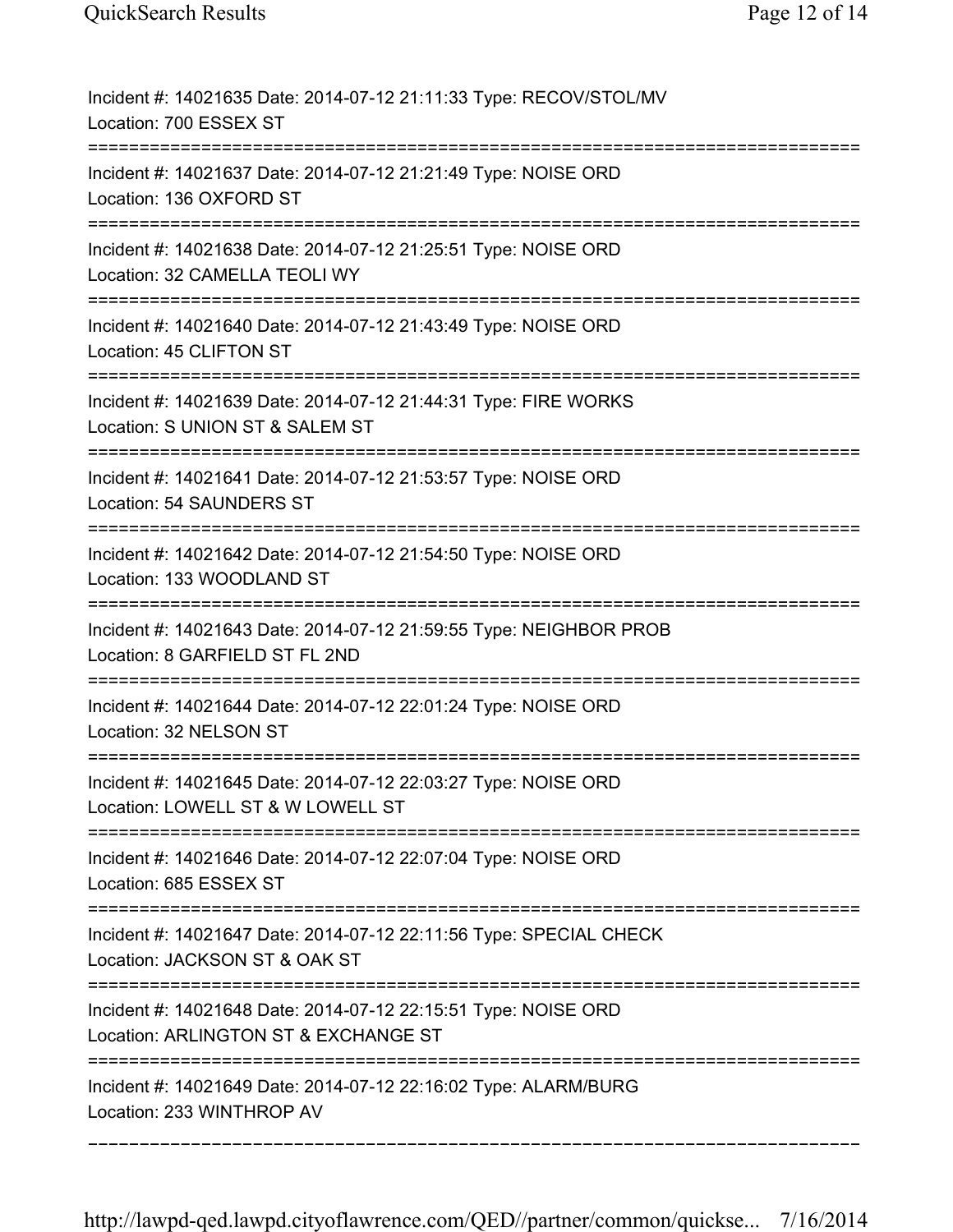| Incident #: 14021650 Date: 2014-07-12 22:20:01 Type: NOISE ORD<br>Location: 3 DURHAM ST                                  |
|--------------------------------------------------------------------------------------------------------------------------|
| Incident #: 14021651 Date: 2014-07-12 22:20:02 Type: ASSIST FIRE<br>Location: 110 GLENN ST                               |
| Incident #: 14021652 Date: 2014-07-12 22:23:16 Type: LOUD NOISE<br>Location: 116 BEACON AV                               |
| Incident #: 14021653 Date: 2014-07-12 22:32:32 Type: CK WELL BEING<br>Location: 349 ESSEX ST #2C<br>==================== |
| Incident #: 14021654 Date: 2014-07-12 22:33:50 Type: TOW OF M/V<br>Location: GENERAL ST & PROSPECT ST                    |
| Incident #: 14021655 Date: 2014-07-12 22:35:18 Type: TOW OF M/V<br>Location: GENERAL ST & PROSPECT ST                    |
| Incident #: 14021656 Date: 2014-07-12 22:59:52 Type: NOISE ORD<br>Location: 27 CAMDEN ST                                 |
| Incident #: 14021657 Date: 2014-07-12 23:07:08 Type: NOISE ORD<br>Location: 17 MAURICE AV                                |
| Incident #: 14021658 Date: 2014-07-12 23:09:09 Type: DOMESTIC/PAST<br>Location: 204 LAWRENCE ST FL 2ND                   |
| Incident #: 14021659 Date: 2014-07-12 23:11:07 Type: MV/BLOCKING<br>Location: 146 SARATOGA ST                            |
| Incident #: 14021660 Date: 2014-07-12 23:23:08 Type: DISTURBANCE<br>Location: 70 BASSWOOD ST                             |
| Incident #: 14021661 Date: 2014-07-12 23:25:52 Type: ROBBERY ARMED<br>Location: LAWRENCE ST & PARK ST                    |
| Incident #: 14021662 Date: 2014-07-12 23:26:27 Type: NOISE ORD<br>Location: ELM ST & NEWBURY ST                          |
| Incident #: 14021664 Date: 2014-07-12 23:33:10 Type: LOUD NOISE<br>Location: 9 TREMONT ST                                |